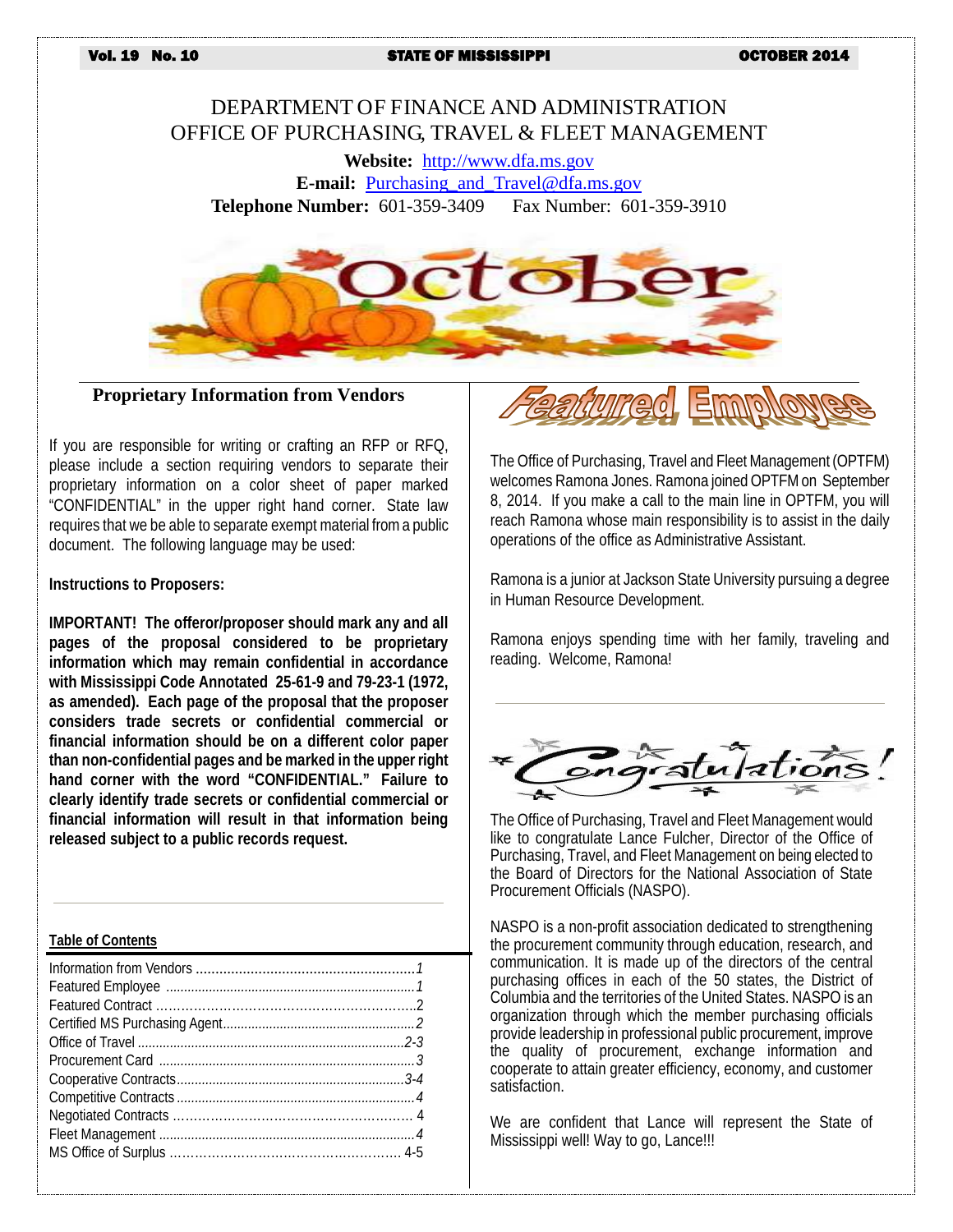

# **Industrial Equipment and Supplies**

**Commodity**: Industrial Supplies **Type of Contract:** Negotiated **Dates of Contract:** September 1, 2014 – August 31, 2015

**Contract Analyst**: Carolyn A. Jenkins, [carolyn.jenkins@dfa.ms.gov](mailto:carolyn.jenkins@dfa.ms.gov)

**Contract link**:

[http://www.dfa.ms.gov/Purchasing/statecontracts/IndustrialEqui](http://www.dfa.ms.gov/Purchasing/statecontracts/IndustrialEquipmentlist445.html) [pmentlist445.html](http://www.dfa.ms.gov/Purchasing/statecontracts/IndustrialEquipmentlist445.html)

**Contract Spend**: \$6,113,369.30

# **Vendors on Contract:**

| <b>Vendor Name</b>                                                                   | <b>MAGIC</b><br>Supplier<br><b>Number</b> | Contract<br><b>Number</b> |
|--------------------------------------------------------------------------------------|-------------------------------------------|---------------------------|
| Applied Industrial Technologies                                                      | 3100005837                                | 8200013691                |
| <b>Fastenal Company</b>                                                              | 3100031181                                | 8200013693                |
| Ferguson Enterprises                                                                 | 3100011816                                | 8200013927                |
| <b>Grainger Industrial Supply</b>                                                    | 3100031196                                | 8200013627                |
| <b>Grainger Industrial Supply -</b><br>(Universities and Community<br>Colleges Only) |                                           | 5-445-22736-A             |
| Graybar Electric Company, Inc.                                                       | 3100031198                                | 8200013628                |
| <b>HD Supply Facilities</b><br>Maintenance                                           | 3100031202                                | 8200013690                |
| Hilti, Inc.                                                                          | 3100033930                                | 8200013641                |
| Medi-Surg Medical and Office<br>Supplies                                             | 3100033948                                | 8200013942                |
| <b>MSC Industrial Supply</b><br>Company                                              | 3100031257                                | 8200013699                |
| O.T. Trans, Inc.                                                                     | 3100034048                                | 8200013696                |
| PlumbMaster, Inc.                                                                    | 3100031282                                | 8200013697                |
| Revell Supply Group                                                                  | 3100031288                                | 8200013698                |
| Sefco Electric Supply Company,<br>Inc.                                               | 3100031298                                | 8200013692                |
| Snap-On Industrial                                                                   | 3100031307                                | 8200013913                |
| Stuart C. Irby Company                                                               | 3100031315                                | 8200014287                |
| <b>WESCO Distribution, Inc.</b>                                                      | 3100031347                                | 8200013695                |

# **Certified Mississippi Purchasing Agent**

*CONGRATULATIONS TO THE RECENT CMPAs FROM THE SEPTEMBER, 2014, CLASS*: Stacy Baldwin - UMMC; Candace Barnett - UMMC; Robert Bozone - MDOT; Kelly Brooks - MDOT; Jerri Clair - ITS; Veronica Dunning - MLC; Janice Fitten - HRC; Rebecca Foust - MDOT; Elisa Garner - MSDH; John Genin - UMMC; Retha Gregory - MDOT; Joe Grist - NMSH; Donna Hamilton - ITS; Anthony Hardaway - ITS; Nelda Howerton - DOR; Judy Langley - UMMC; Mark Lott - UMMC; Charlla Sistrunk - MDES; Lisa Smith - MSDH; Blakeney Smith - UMMC; Donna H. Smith - OSA; Teresa Washington - ITS; and Wyatt Williamson - UMMC.



# **Office of Travel**

# **Hotel/Motel Services Contract**

The new Hotel/Motel Services Contract effective October 1, 2014 – September 30, 2015, is now available on the Office of Purchasing, Travel and Fleet Management's website at: [http://www.dfa.state.ms.us/Purchasing/Travel/Travel.html.](http://www.dfa.state.ms.us/Purchasing/Travel/Travel.html) 

# **Meal Reimbursement Rates**

A list of the maximum state reimbursement rates for high cost areas has been pre-calculated for your convenience and is available on the OPTFM Travel Information website at the following url:

[http://www.dfa.state.ms.us/Purchasing/Travel/Travel.html.](http://www.dfa.state.ms.us/Purchasing/Travel/Travel.html) 

If you cannot find the city you are looking for, locate the county and use the amount listed. *If neither the city nor county is listed, the maximum state reimbursement rate is \$41/day.* 

Please note: Mississippi has a prescribed rate of \$41 for all cities and counties, with the exception of Oxford, which is in Lafayette County, for \$46/day.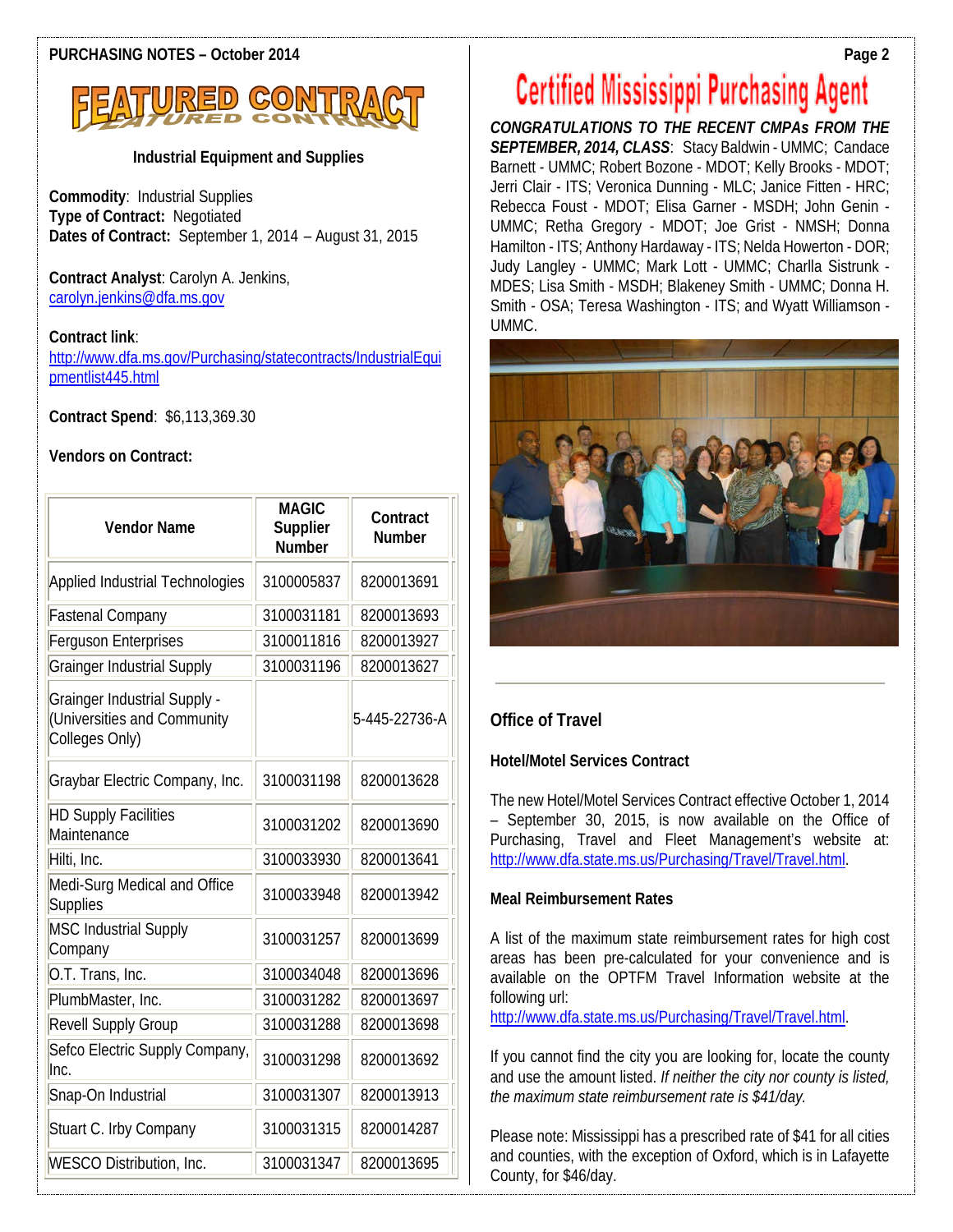# **PURCHASING NOTES – October 2014**

| {Direct | link | t∩ | meal                                                             | rates: |
|---------|------|----|------------------------------------------------------------------|--------|
|         |      |    | http://www.dfa.state.ms.us/Purchasing/Travel/15convertedrates.pd |        |
|         |      |    |                                                                  |        |

# **Travel Tip**

## **Calculating Reimbursement for Driving vs. Flying**

When travel is by private vehicle, the total travel expenses reimbursed, including meals and lodging, shall not exceed the cost of the lowest unrestricted air fare unless a complete written justification signed by the employee's Executive Director determines that it is in the best interest of the agency that the employee drive, or that, on comparison of "total driving" and "total flying" expenses, it is less expensive to drive than to fly. If the employee chooses to drive and expenses exceed the cost of the lowest unrestricted air fare, reimbursement will be limited to cost of flying.

To determine reimbursable driving expenses the "total cost of driving" must be compared with the "total cost of flying". "Driving total cost" shall include enroute meals, enroute lodging, and the official rate for mileage reimbursement when a private vehicle is used for state business. "Flying total cost" shall include the lowest unrestricted air fare, any charges for shipping of equipment and/or supplies required at destination, and all required ground transportation at destination, e.g., taxis to/from meeting site. If a vehicle is deemed by the agency head to be required at the destination, then the cost of a rental vehicle will also be included in this total cost for comparison.

In order to be reimbursed for mileage, meals and lodging for approved travel to/from an out of state destination when an employee drives and there exists reasonable air service, the Travel Voucher must include a written statement from the agency head **specifically** making one or the other of the following statements:

> "It is less expensive for (employee name) to use his private vehicle for travel on (date from), (origin), (date to), (destination)."

**or**

"In my opinion, it is in the best interest of this agency that (employee name) use his private vehicle for travel on (date from), (origin), (date to), (destination)." This statement will require a complete justification by the agency head.

If the driving expenses will be held to the lowest unrestricted air fare, that fare should be checked and noted that reimbursement is being restricted to that amount, or if it is evident that driving is cheaper than flying, such as (to/from New Orleans, Memphis, Mobile, Birmingham), no further authorization is required.

If a cost comparison must be made between driving vs. flying cost, the cost of flying should be multiplied by the number of passengers and compared to the cost of driving.

# *Procurement Card*



The use of a procurement card has many benefits such as being able to purchase items in a quick

and more convenient manner. However, once your procurement card has been used, there are several important factors that you have to remember:

- According to Section 10.112.01 of the Mississippi Procurement Manual, **balances on credit cards shall be paid at the receipt of the monthly statement.**
- This means that unless there is a disputed claim on the monthly statement, **NO BALANCE** can be carried over to the next month.

If the balance is not paid in full at the end of each month the following things are subject to happen to the agency account:

- 45 days delinquent The account will be charged an interest rate of one and one-half percent  $(1 \frac{1}{2} \%)$  on the delinquent amount.
- 60 days delinquent The agency will be contacted by Ross Campbell, Symone Bounds, or Laurie Pierce (for travel cards) about the past due balance to try to get the account in a non-delinquent status.
- 90 days delinquent The agency account is subject to suspension of which all cards can possibly be entered into a suspended state until the account is paid in full.

While procurement cards make purchasing easier for both state contract items and non-state contract items, paying the balance off each month is vital for agency use.

# *Cooperative Contracts*

The Office of Purchasing, Travel and Fleet Management (OPTFM) has established an agreement with National Joint Powers Alliance (NJPA) to allow purchases from their cooperative contract with Staples Business Advantage, a division of Staples Contract and Commercial Inc. for office supplies. This contract has been extended through September 30, 2015.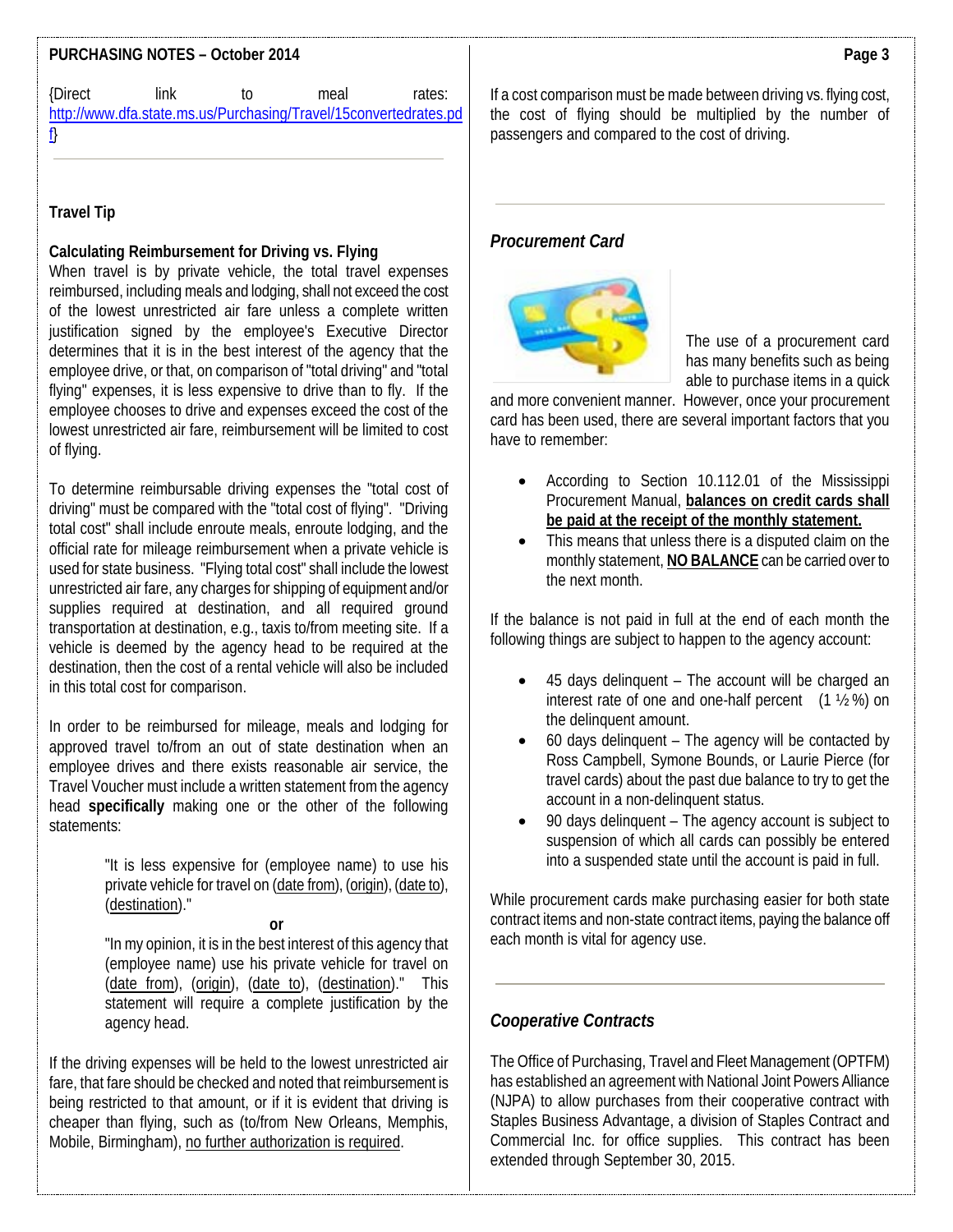# **PURCHASING NOTES – October 2014**

Cooperative contracts can be viewed on OPTFM's website at the following link:

[http://www.dfa.state.ms.us/Purchasing/StateContracts/Cooperativ](http://www.dfa.state.ms.us/Purchasing/StateContracts/Cooperative.html) [e.html](http://www.dfa.state.ms.us/Purchasing/StateContracts/Cooperative.html)

# **Competitive Bid Contract(s)**

The following Competitive Bid Contract(s) were extended:

- Emergency Fuel 405-11
- Office Papers 645-31
- Office Papers 645-32

These competitive bid contracts can be viewed on the Office of Purchasing, Travel and Fleet Management's website at [http://www.dfa.state.ms.us/Purchasing/StateContracts/Competitive](http://www.dfa.state.ms.us/Purchasing/StateContracts/Competitive.html) [.html.](http://www.dfa.state.ms.us/Purchasing/StateContracts/Competitive.html)

# **Negotiated Contracts**





- **Class 175 -** Laboratory Equipment and Supplies
- **Class 340** Fire Protection Equipment, etc.
- **Class 445**  Industrial Equipment and Supplies
- **Class 505** Laundry Products
- **Class 680** Soft Body Armor
- **Class 885** Water Treatment Chemicals

*These contracts are on our website at: <http://www.dfa.state.ms.us/Purchasing/StateContracts.html>*

#### **Fleet Management**

The Vehicle Contract and the Police Vehicle Contract have been awarded. Several new vehicles are available this year due to multiple line awards. Many of the vehicles are more fuel- efficient than in past years due to new Federal guidelines.Also, there are several vehicles listed that run on compressed natural gas (CNG).

Seven vendors were awarded contracts for the time period of October 1, 2014 through September 30, 2015. The vendors are listed with their contract number and their MAGIC distributor number.

#### **Police Vehicle Contract**

| Vendor                                                                  | <b>MAGIC Contract #</b>                | <b>MAGIC Distributor #</b>             |
|-------------------------------------------------------------------------|----------------------------------------|----------------------------------------|
| <b>Butch Oustalet Ford</b><br>Gray-Daniels Ford<br>Roundtree of Jackson | 8200014422<br>8200014424<br>8200014421 | 3100016939<br>3100019553<br>3100005858 |
| Rogers-Dabbs Chevrolet                                                  | 8200014423                             | 3100034780                             |

## **Vehicle Contract**

| Vendor                     | <b>MAGIC Contract #</b> | <b>MAGIC Distributor#</b> |
|----------------------------|-------------------------|---------------------------|
| <b>Butch Oustalet Ford</b> | 8200014549              | 3100016939                |
| Gray-Daniels Ford          | 8200014506              | 3100019553                |
| Gray-Daniels Toyota        | 8200014505              | 3100019542                |
| Howard Wilson Chrysler     | 8200014508              | 3100019654                |
| Landers Dodge              | 8200014618              | 3100017456                |
| Roundtree of Jackson       | 8200014509              | 3100005858                |
| Rogers-Dabbs Chevrolet     | 8200014542              | 3100034780                |
|                            |                         |                           |

These contracts can also be viewed on the Office of Purchasing, Travel and Fleet Management's website at [http://www.dfa.state.ms.us/Purchasing/StateContracts/Competitive.](http://www.dfa.state.ms.us/Purchasing/StateContracts/Competitive.html) [html.](http://www.dfa.state.ms.us/Purchasing/StateContracts/Competitive.html)

*Senate Bill 2503* places a moratorium on vehicle purchases by State Agencies. Please refer to this Legislation before requesting new vehicles.

# **MS OFFICE OF SURPLUS PROPERTY**



P.O. Box 5778 Jackson, MS 39288-5778 Phone: 601-939-2050 Fax: 601-939-4505 E-Mail[:surplus@dfa.ms.gov](mailto:surplus@dfa.ms.gov)

Needing office furniture, file cabinets, tables, vehicles, lawn equipment and other items, then consider checking out Mississippi Office of Surplus Property. If we do not have what you need, then let us find it in Federal Surplus Property and bring it to you.

Do you have property you need to dispose of? Then just call us. We will even come pick up your property when possible. We can shred hard drives and provide documentation that this service was